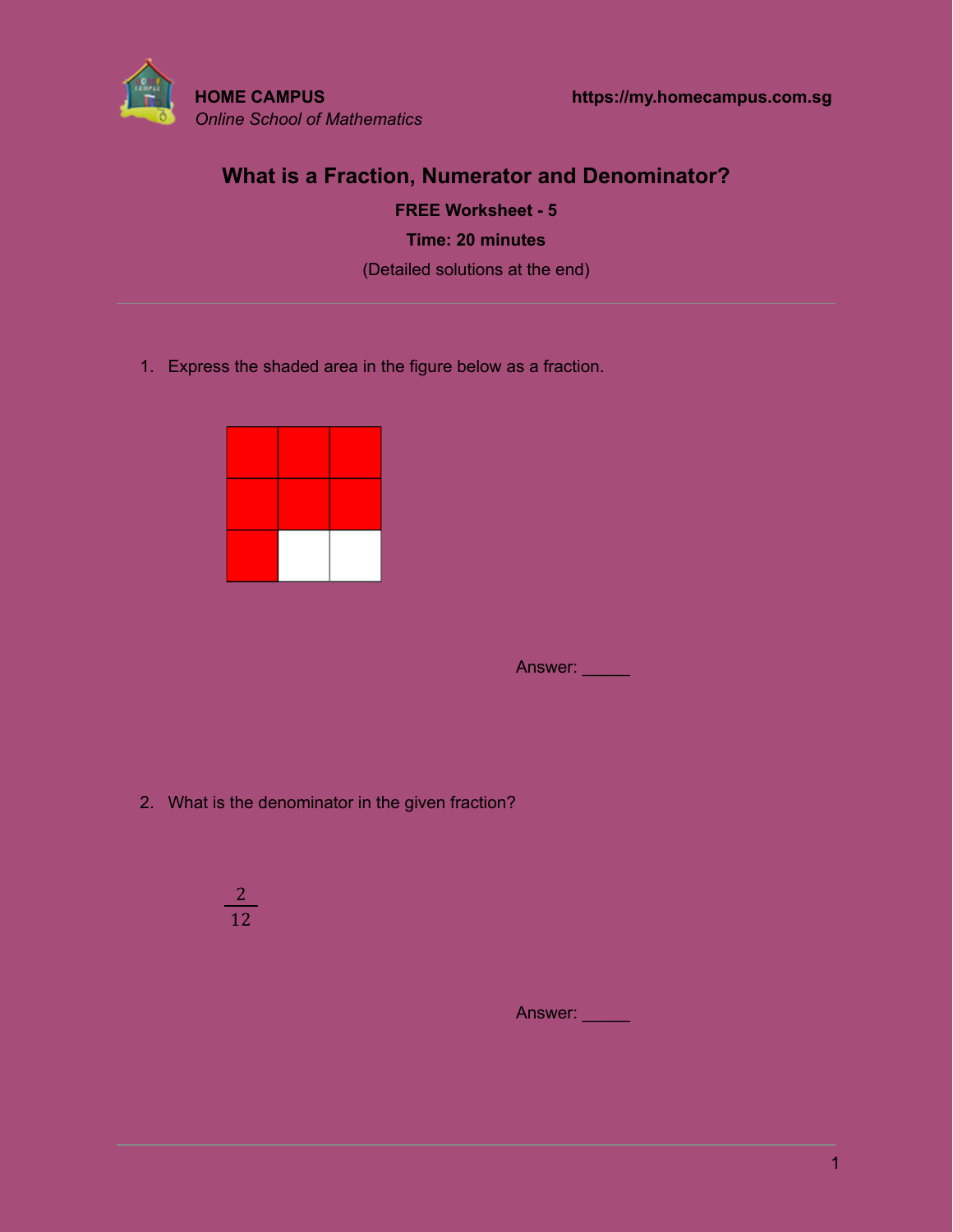

3. Express the shaded area in the figure below as a fraction.



Answer: \_\_\_\_\_

4. The numerator of a fraction is 3.

The denominator of the fraction is twice its numerator.

What fraction is it?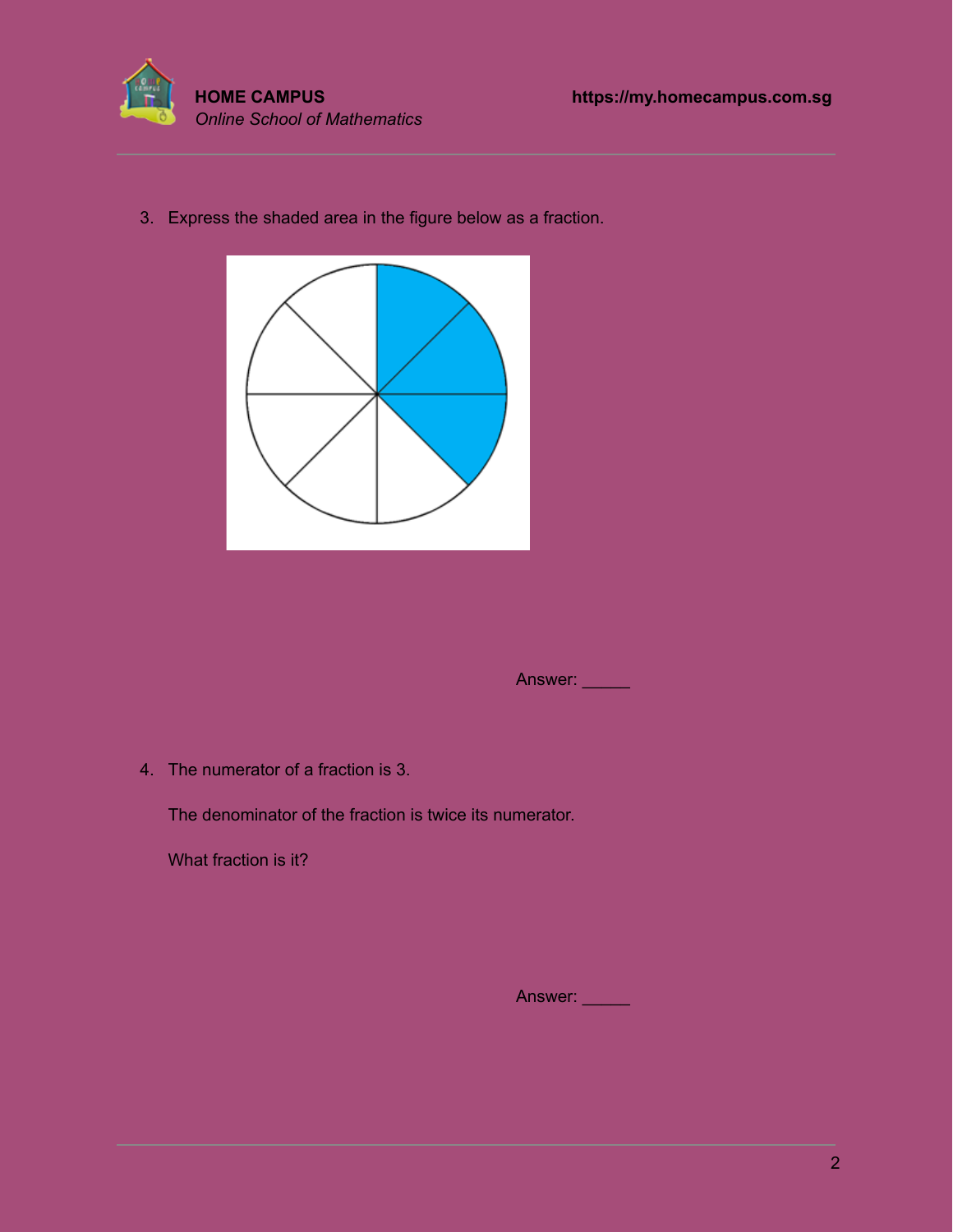

5. I am a fraction.

The sum of my numerator and denominator is 19.

My denominator is 5 more than my numerator.

What fraction am I?

Answer: **William** 

6. Christy cut a pizza into 8 slices.

She ate 3 slices of the pizza.

What fraction of the pizza is left?

Answer:

7. Rodolfo had 7 erasers.

He gave 5 erasers to his brother.

What fraction of the erasers did he give to his brother?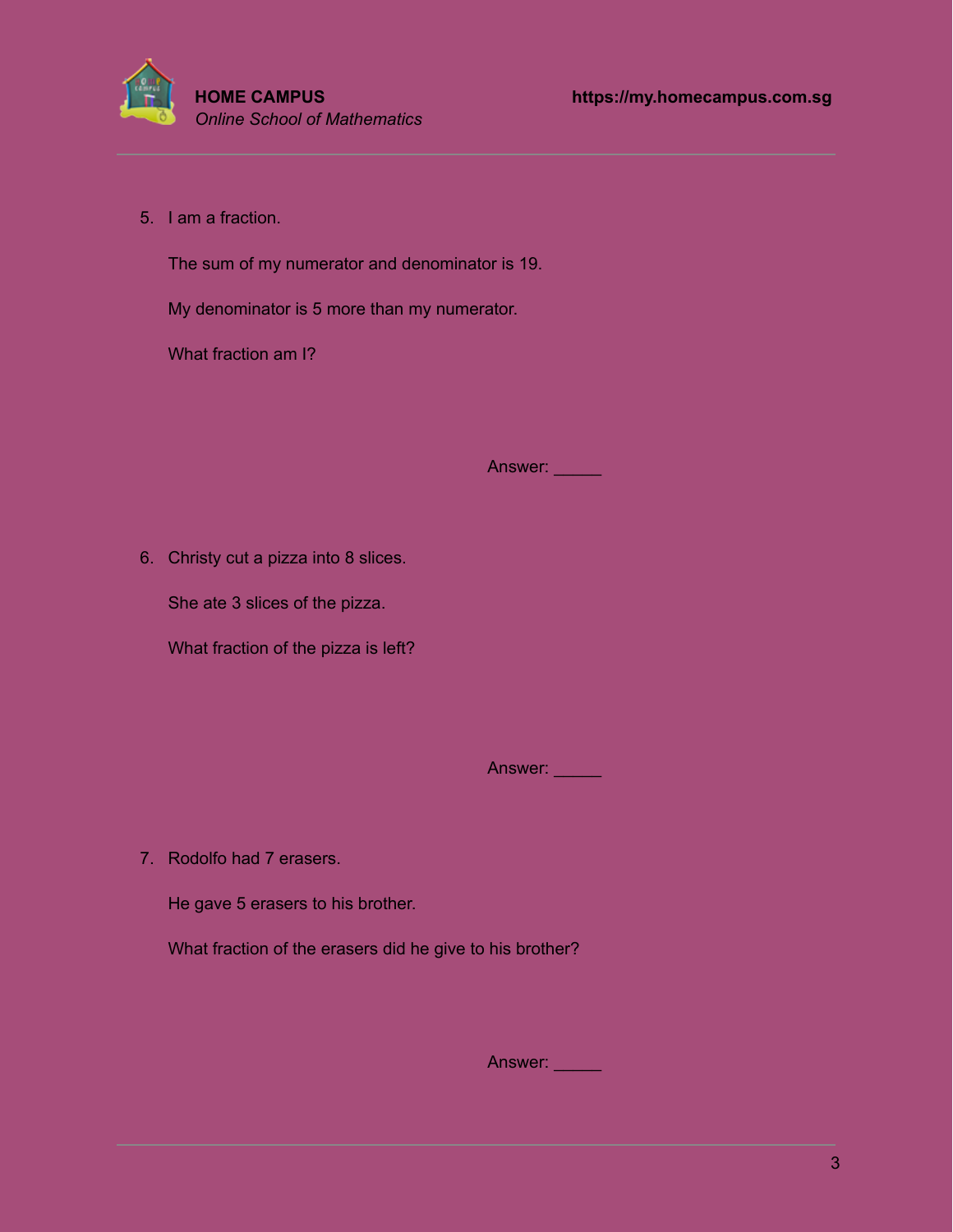

8. Akshay has 5 red toy cars and 3 blue toy cars.

What fraction of his toy cars is red?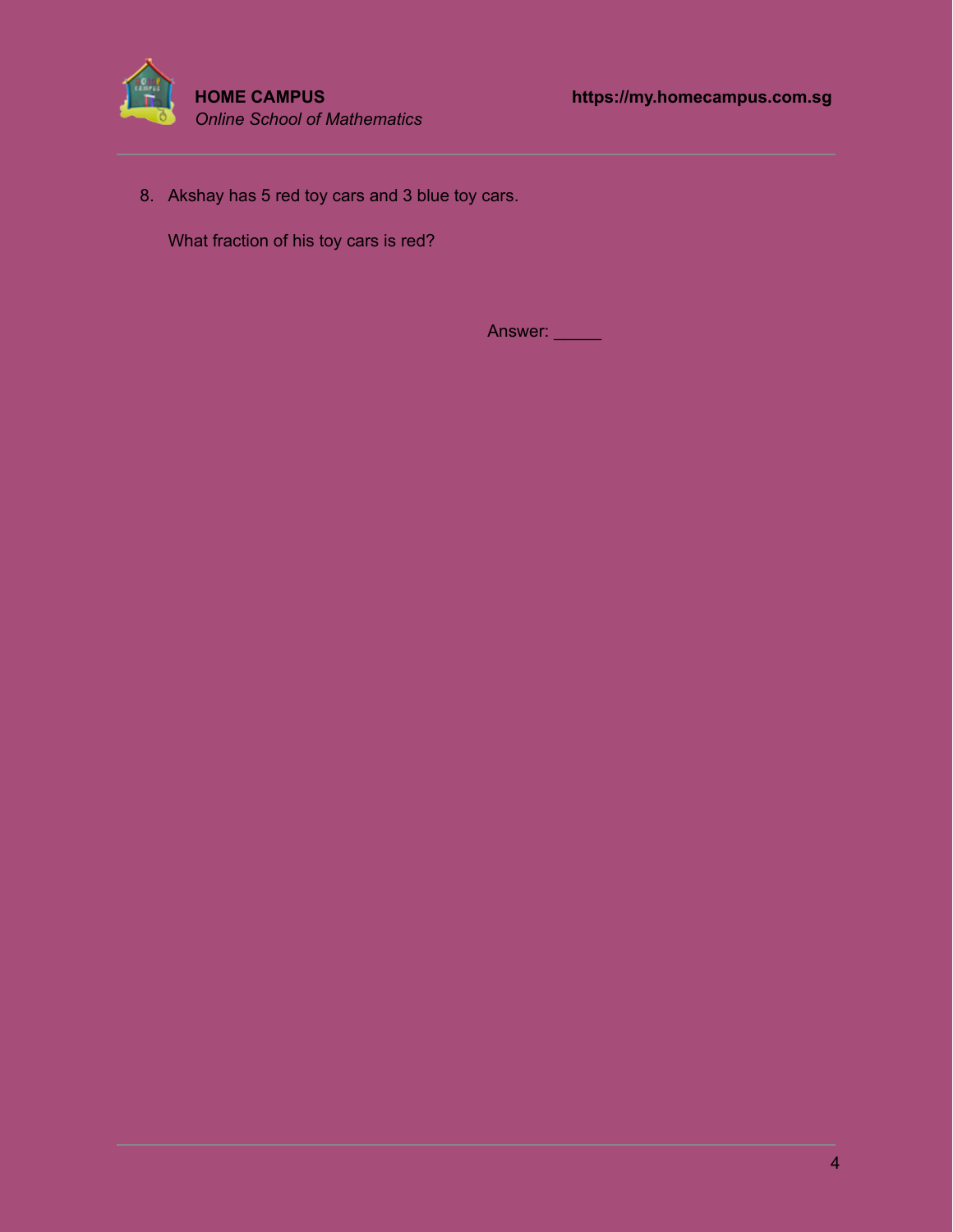

# **SOLUTIONS**

### **Problem 1**

**7** out of 9 squares in the figure are shaded.

So, the shaded area is  $\overline{O}$  of the figure. 7 9

#### **Problem 2**

The bottom number in a fraction is the denominator.

In the given fraction, the denominator is 12.

## **Problem 3**

3 out of 8 slices in the figure are shaded.

So, the shaded area is  $\frac{1}{2}$  of the figure. 3 8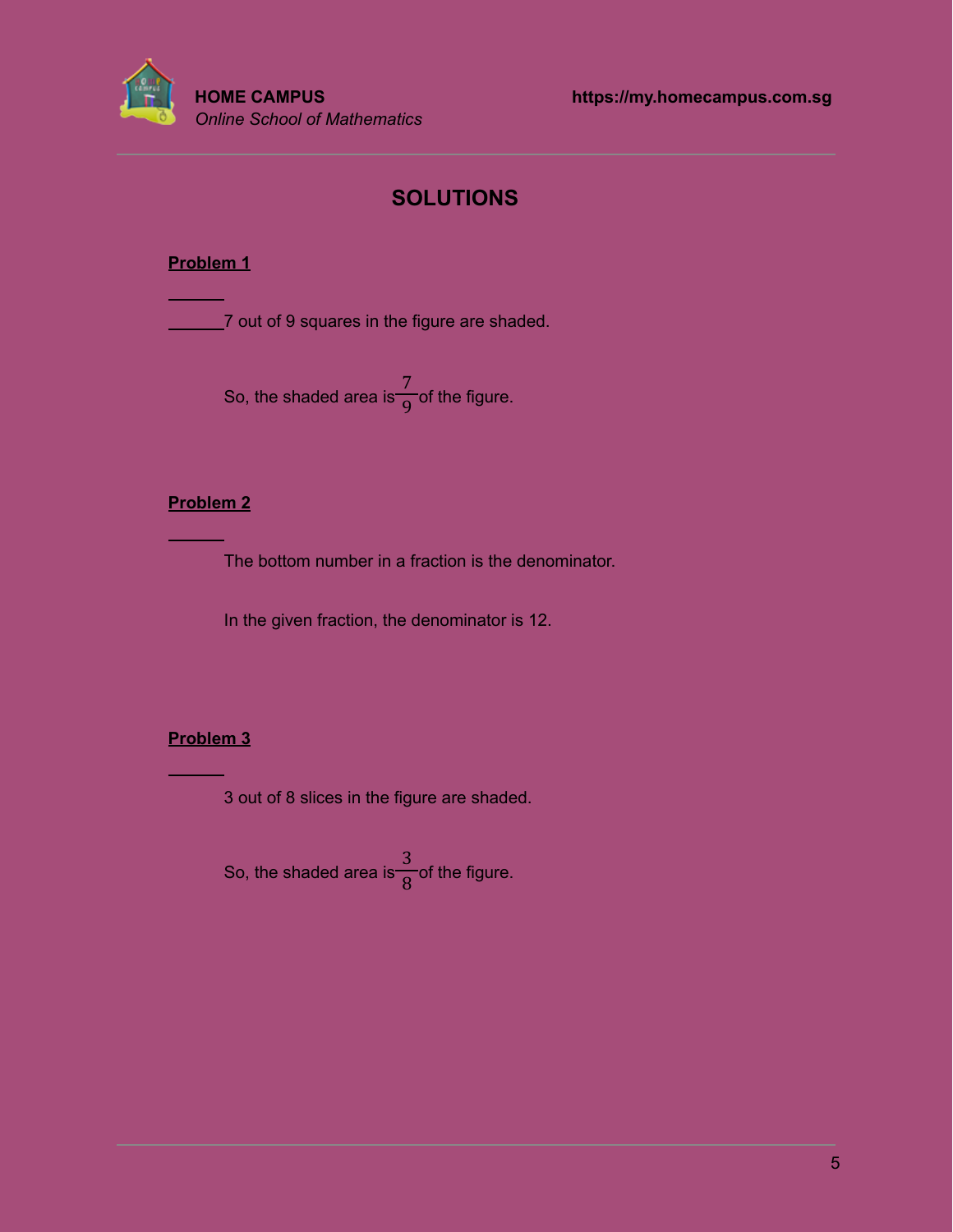

# **Problem 4**



### **Problem 5**